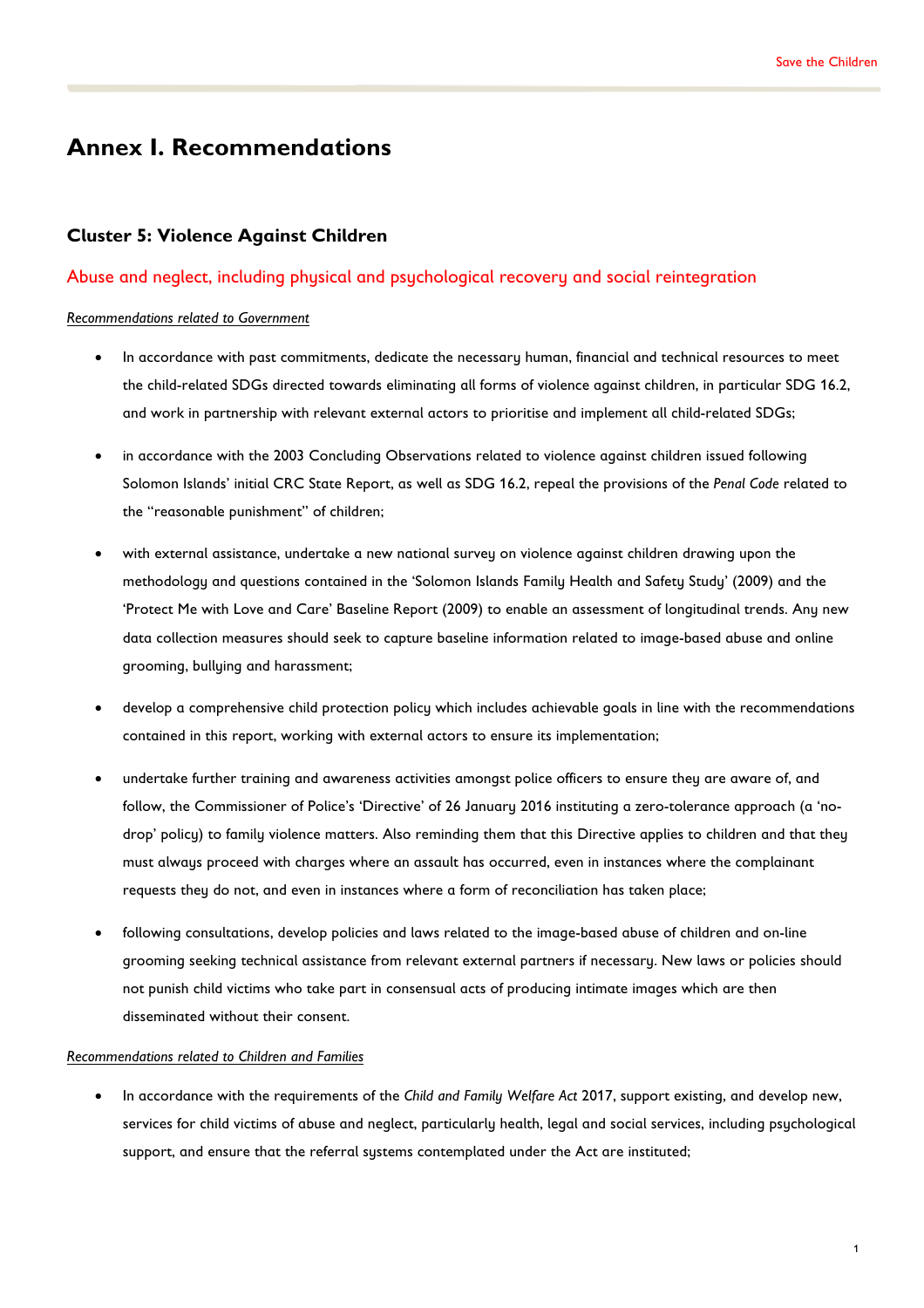- through community awareness, school teachings and all other appropriate measures, ensure that children are made aware of their rights regarding abuse and neglect, including relevant provisions of the CRC, and in responding to instances of abuse and neglect are provided with an opportunity to voice their concerns and share their views;
- create resources for children who are the subject of image-based abuse, or threated image-based abuse, and/or subjected to online grooming, and ensure that messages around such abuse, and online/social media bullying and harassment, are widely disseminated amongst children and families, not being limited to school students.

#### *Recommendations related to Communities*

- Revisit the recommendations contained in 'The Solomon Islands Family Health and Safety Study' (2009) and strengthen efforts directed towards promoting the primary prevention of abuse and neglect, including through nation-wide advocacy to counter violence against children within the family. This must include state and non-state partners and adopt a cross-sectoral approach. It should build on past work undertaken around positive parenting practices, including non-violent disciplinary measures; teach parents and community leaders about the long-term negative impacts of child abuse; and focus on rural families;
- ensure that efforts directed towards promoting the primary prevention of abuse and neglect take into account the correlation between violence perpetrated against children and violence perpetrated against women and ensure that in responding to this situation there are referral protocols established between relevant service-providers as envisaged by the yet to be implemented *Child and Family Welfare Act 2017*;
- further to the above recommendation, work with community leaders, including church leaders, to undertake awareness activities and community-based prevention programs (particularly targeting ethnic minority communities in Western Province, Choiseul Province and Honiara) around the long-term effects of violence against children and, where evidence exists, counsel and/or prosecute those community leaders or others who inflict violence against children.

# Right not to be subjected to torture or other cruel, inhuman or degrading treatment or punishment, including corporal punishment

- In accordance with past commitments and recommendations, including the 2003 Concluding Observations related to violence against children following Solomon Islands' initial CRC State Report, as well as SDG 16.2, immediately repeal the provisions of the *Penal Code* related to the "reasonable punishment" of children;
- in accordance with SDG 4.a to "provide safe, non-violent, inclusive and effective learning environments" expressly prohibit all forms of corporal punishment, including in schools, by introducing legislative amendments which prohibit the practice;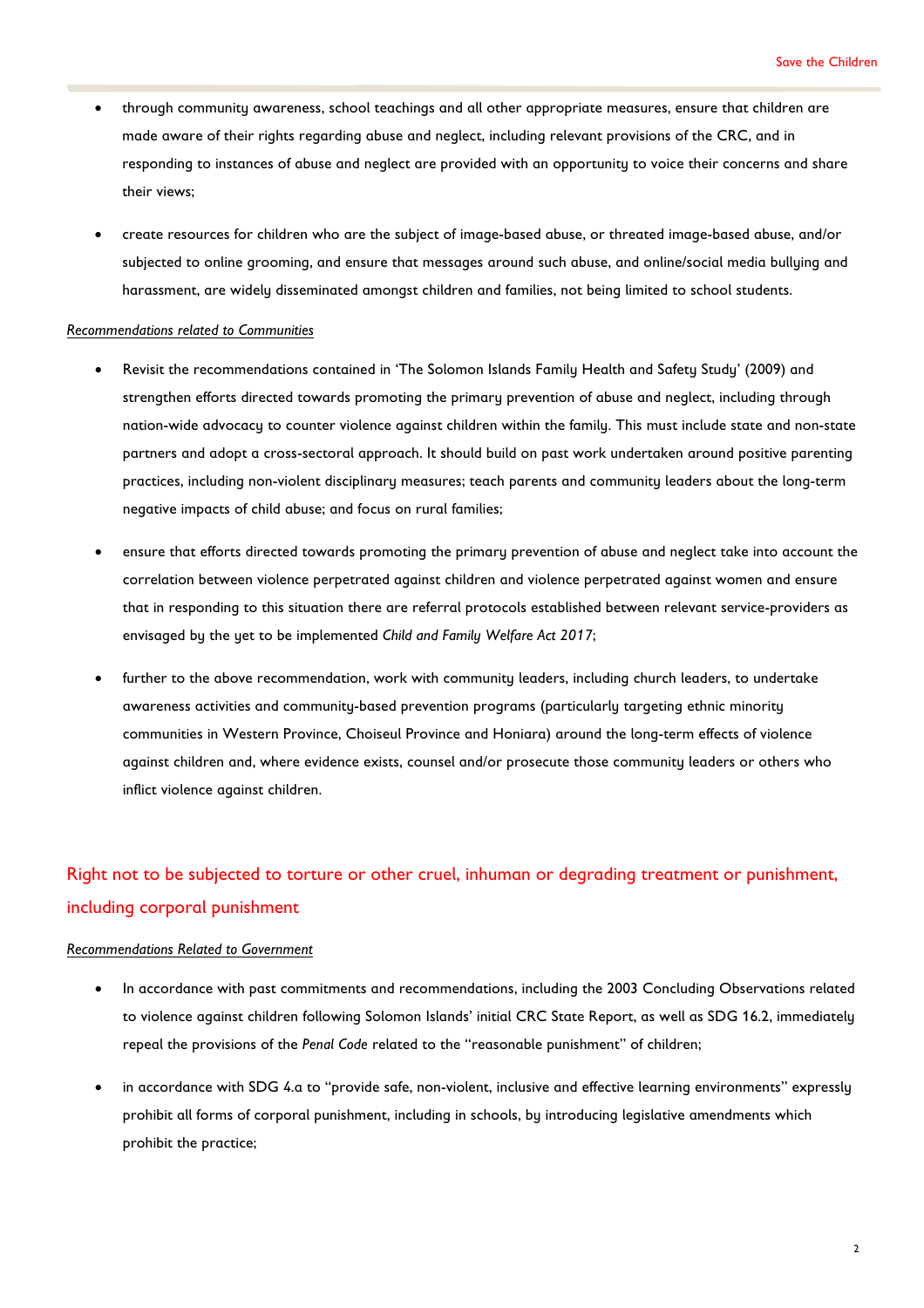• in undertaking a new national survey on violence against children (see recommendation under 'abuse and neglect' above), capture updated information which measures the extent of corporal punishment across all levels of schooling in Solomon Islands.

#### *Recommendation Related to Communities*

• Continue positive steps towards reinforcing the prohibition on the use of corporal punishment as contained in the 'Teaching Service Handbook' by using every opportunity available to communicate this position with teachers and parents, including through teacher training, incorporating this message into relevant policy documents, and through the mainstream media.

## Sexual exploitation and sexual abuse

- In accordance with past commitments, as well as past recommendations of the Committee on the Rights of the Child, ratify OP2, take steps to introduce the legislative changes required to comply with OP2, and implement activities in accordance with OP2;
- In furtherance of SDG 5.2, ensure that a cross-sectorial approach to addressing CSEC is adopted, including through the incorporation of provisions relevant to CSEC in ministerial workplans and polices in the areas of, *inter alia*, forestry, fisheries, minerals, immigration, agriculture and education;
- increase the budget of the Immigration Division of the MCILI so that it has sufficient staffing and resources to fulfil its mandate around CSEC, including being able to raise public awareness on the issue, sufficiently monitor the natural resource sector, and implement the objectives of the 'National Action Plan Against Human Trafficking and People Smuggling 2015-2020';
- in accordance with the Commissioner of Police's 'Directive' of 26 January 2016, ensure there is a zero-tolerance approach to the sexual exploitation and abuse of children, with police being aware of their obligation to investigate and, where there is sufficient evidence, commence criminal proceedings;
- in accordance with the recent findings of the IOM (2017), ensure that those working on the enforcement of CSECrelated laws, including immigration officials and police, have sufficient training, particularly on identifying child trafficking and how to deal with child victims of such crimes;
- take steps to implement the 2017 IOM's recommendations around data collection related to CSEC, including child trafficking;
- take steps towards ratifying the 'Convention against Transnational Organised Crime' together with the 'Palermo Protocol' to 'Prevent, Suppress and Punish Trafficking in Persons, Especially Women and Children' and, following ratification, introduce the legislative changes and activities required to comply with these two instruments;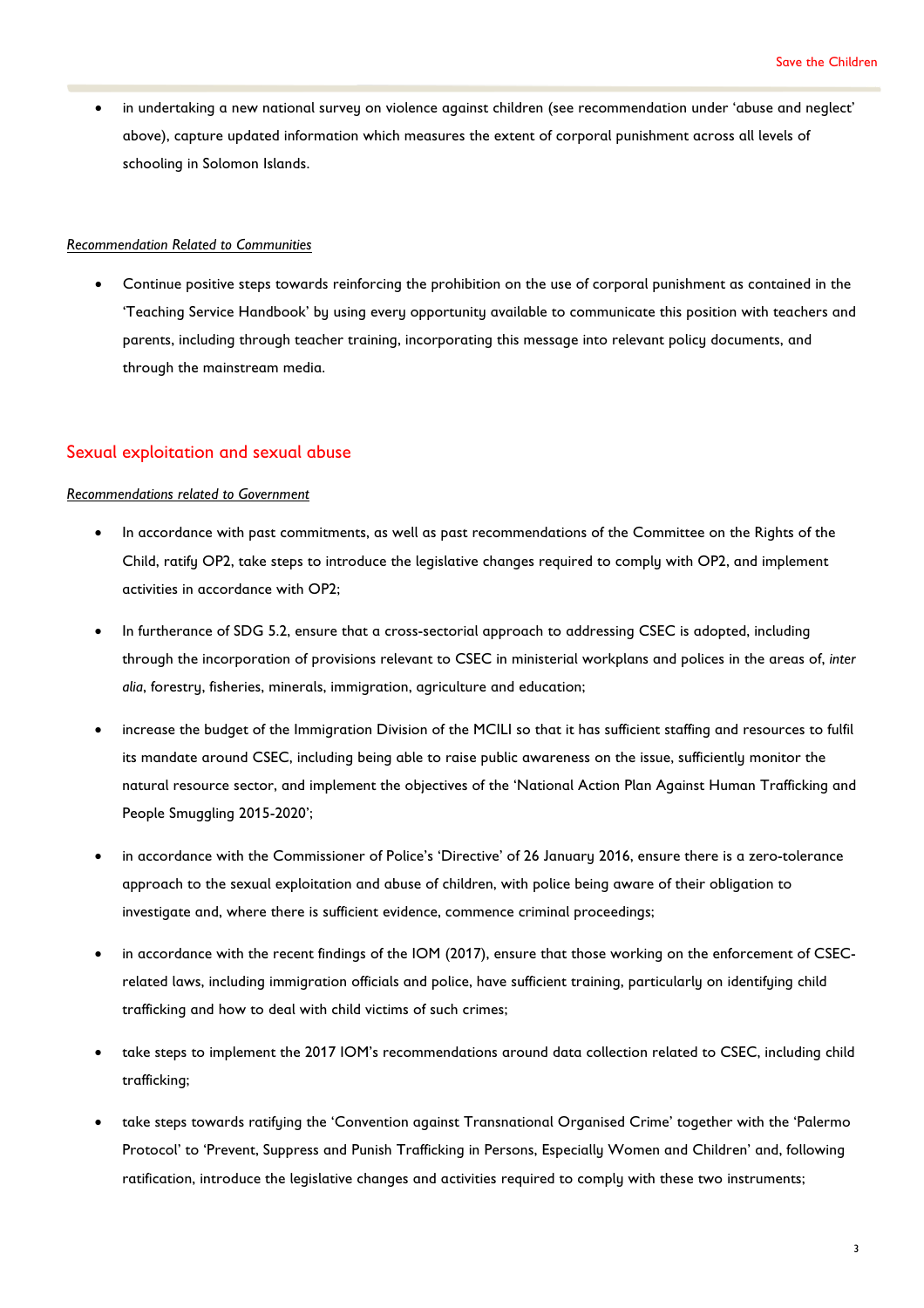• in conformity with relevant legislation already in place, ensure that any new legislation related to mines and minerals contains provisions criminalising the commercial sexual exploitation of children in the mining sector, including trafficking.

#### *Recommendation related to Children and Families*

As part of the development of a child protection policy (as detailed under the 'abuse and neglect' recommendations above), ensure that children affected by CSEC in Solomon Islands' natural resource sector are afforded the necessary services to support their physical, social and psychological recovery.

#### *Recommendation related to Communities*

• Ensure that public awareness activities amongst those communities at risk of CSEC, including those carried out by the Immigration Division of the MCILI and the police, incorporate messages on how such communities can proactively take steps to prevent instances of CSEC, stressing that it is not appropriate to resolve such matters through the exclusive use of non-state systems and that such matters must always be referred to police.

#### *Recommendation related to Industry*

• In furtherance of the 'National Action Plan Against Human Trafficking and People Smuggling 2015-2020' and the 2017 recommendations of the IOM, work with industries in the natural resource sector to develop binding codes of conduct or "best labour management practises" which prohibit CSEC, and sanction those companies whose employees are found guilty of engaging in CSEC through potentially revoking applicable licenses and/or business registration/permits.

## **Cluster 6: Family Environment and Alternative Care**

#### Parents' common responsibilities, assistance to parents and the provision of childcare services

#### *Recommendations Related to Government*

• continue working with UNICEF and other relevant external partners around the implementation of the *Child and Family Welfare Act 2017*, ensuring that any cost analysis incorporates: costs related to nationwide publicity and awareness around the Act once it is gazetted; the substantial increase in staffing of the SWD which will be needed to meet the requirements of the Act, including filling presently vacant positions; the increase in the operational costs of the SWD that will be necessary to implement the Act, including transport costs; the costs of establishing, maintaining and staffing the referral systems that the Act contemplates; and the costs associated with new programs and services expected under the Act;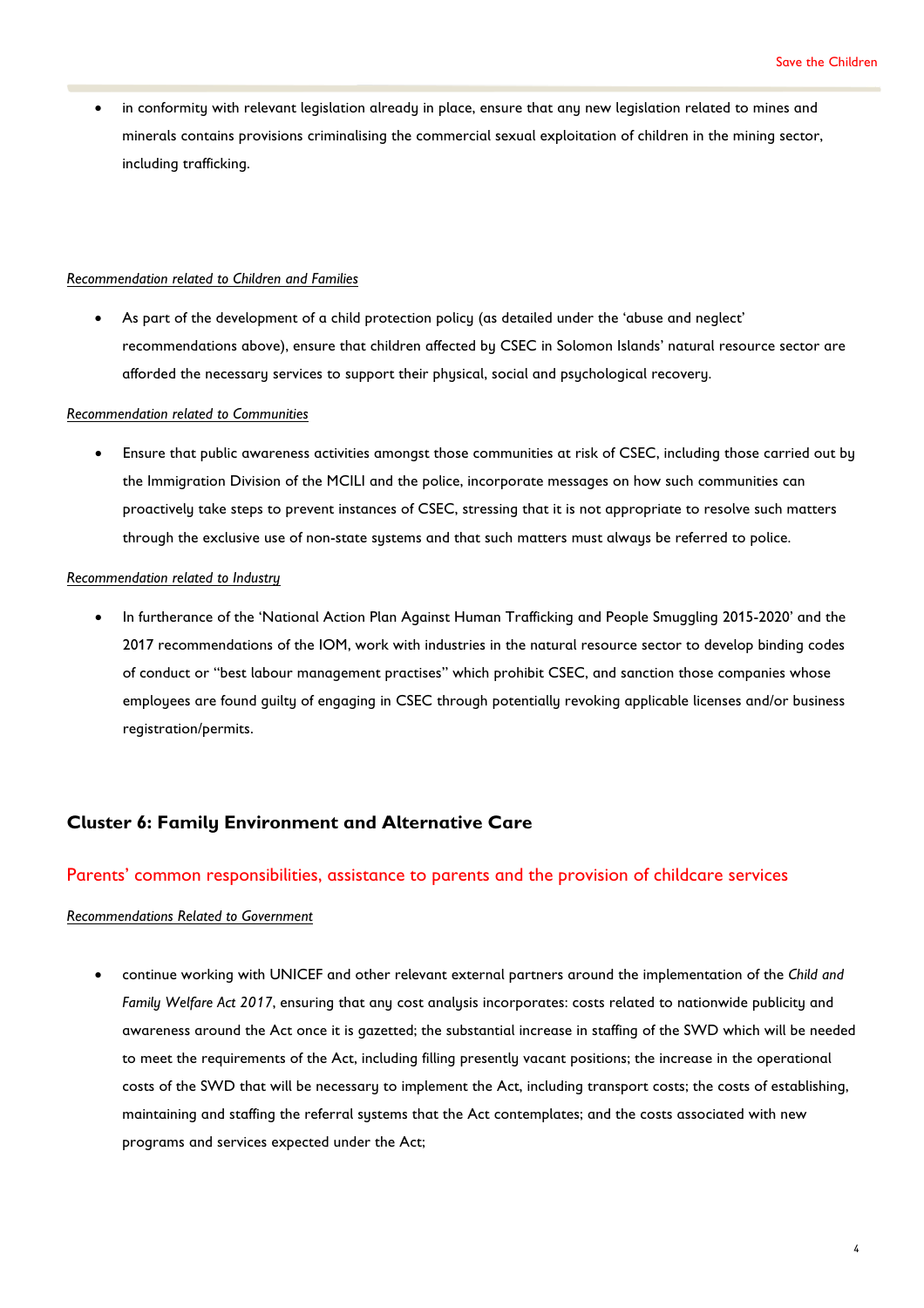- following the costing of the *Child and Family Welfare Act 2017* and the completion of the human resource plan, increase the budget of the SWD, and other relevant agencies or Ministries which have prescribed obligations under the Act;
- gazette, implement and monitor the *Child and Family Welfare Act 2017*.

# **Cluster 7: Disability, Basic Health and Welfare**

Measures taken to ensure dignity, self-reliance and active participation in the community for children with disabilities

- In accordance with past commitments, take steps to ratify the 'Convention on the Rights of People with Disabilities' and its Optional Protocol;
- recommence the process of finalising the draft *Persons' with Disability (Equal Opportunities, Protection of Rights and Full Participation) Bill*, ensuring that consultations around the draft Bill are conducted with relevant domestic, regional and international organisations and that the Bill meets the requirements of international and regional disabilityrelated agreements that Solomon Islands has agreed to, including SDG 10.2 and General Comment No. 9 (2006) on the rights of children with disabilities;
- take action to endorse the 'National Disability Inclusive Development Policy 2016-2018' and commence policy implementation activities;
- in furtherance of SDG 4.5, ensure cabinet endorsement of the 'National Disability Inclusive Education Policy 2016- 2020' and undertake steps to meet the policy outcomes contained in the document;
- pursue the 'outcome statement' of 'The National Health Strategic Plan 2016 2020' related to disability, as well as SDGs 11.2 and 11.7, by improving access for people with disabilities to health facilities, schools, public buildings, public spaces and public and private transport services, paying particular attention to rural communities;
- review all laws, policies and official documents to ensure that they use appropriate, non-discriminatory language when describing people with disabilities;
- in accordance with SDG 4.a, include minimum infrastructure requirements related to disability in the draft *Education Bill*;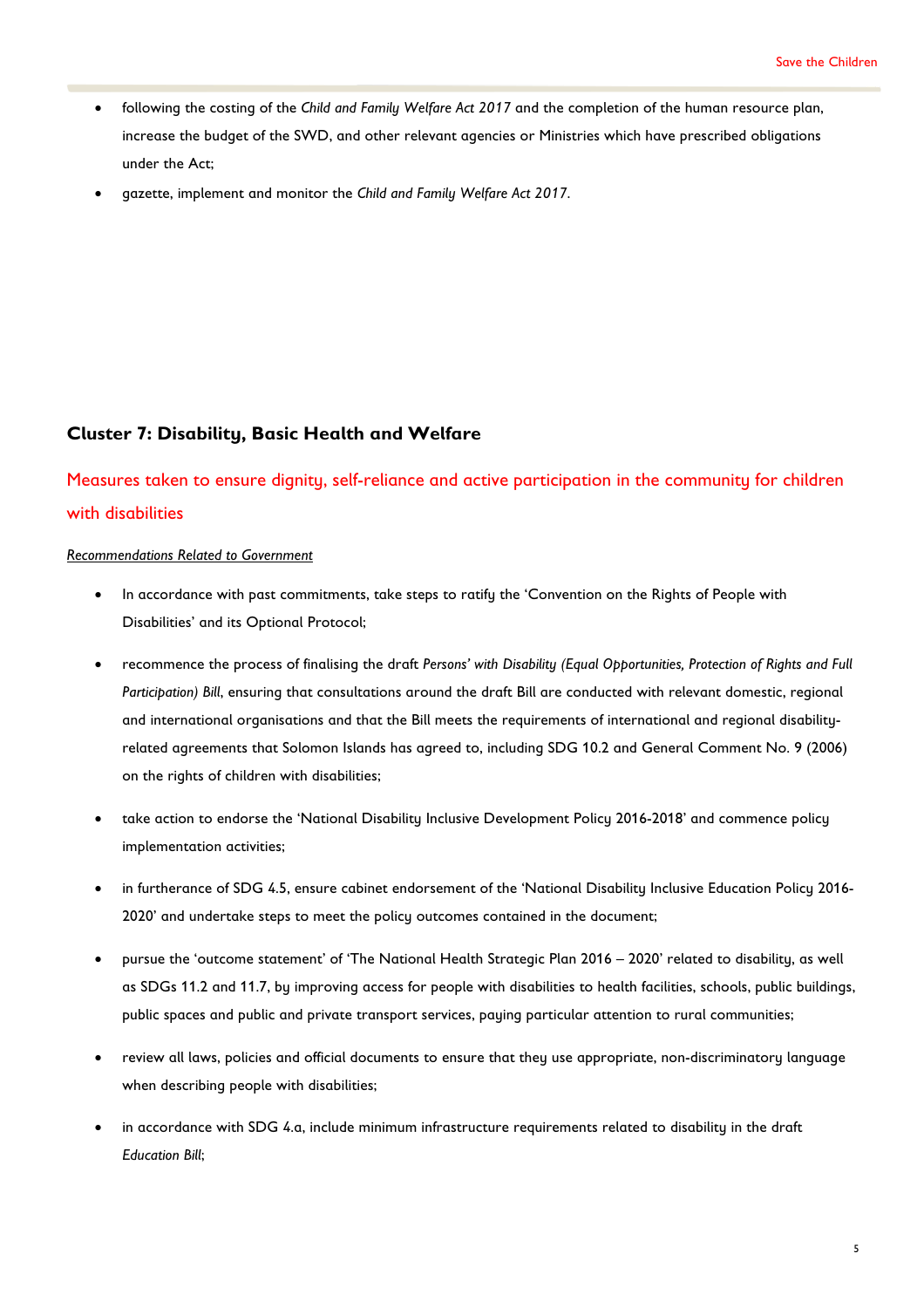- increase the budget of CBR so that it has adequate levels of trained staff and sufficient logistical capacity to ensure it can provide services to all children with disabilities in Solomon Islands and their families;
- in furtherance of SDG 17.18, work with relevant internal and external partners to strengthen data collection related to children with disabilities, particularly at the provincial level, including by instituting the Washington Group Dataset in the 2019 census together with the two child datasets related to child functioning;
- work with donor partners to undertake a further nationwide survey on disability incorporating lessons learnt from the 2005 exercise.

#### *Recommendations Related to Children and Families*

- Undertake efforts to make available the necessary professional specialists to assist children with disabilities, particularly in rural areas, including speech therapists, occupational therapists and sign language teachers;
- following SDG 4.5, undertake all efforts to increase the enrolment of children with disabilities across all levels of education, including: ensuring that in-country teacher education programs are adequately preparing new teachers to teach students with disabilities; schools are made accessible for students with disabilities; schools have the necessary resources to teach children with different abilities, and; ensuring that schools do not impose contributions or fees on children with disabilities to ease the financial burden on parents/caregivers.

#### *Recommendations Related to Communities*

• Undertake education activities in schools and amongst the public at large to address the widespread discrimination against children with disabilities, including by advancing the agreed upon recommendation of the Working Group on the Universal Periodic Review (2016) that Solomon Islands "develop partnerships with civil society and community-based organisations and international stakeholders to identify women and girls with disabilities in the State party who are facing discrimination based on their disability ….".

## Health and health services, in particular primary health care

- In furtherance of SDGs 2.1 and 2.2, engage with external partners to develop and test new evidence-based interventions to improve early childhood nutrition, adopting a coordinated, multi-sectorial approach, working in partnership with those working in areas which include education, women, agriculture, fisheries, water and sanitation;
- in furtherance of SDG 17.18, work with relevant internal and external partners to improve data collection, collation and dissemination related to children's health, particularly those found in the 35 'national core indicators', ensuring that stunting and wasting rates are regularly captured and ensuring that all data is disaggregated according to gender, age, disability and location;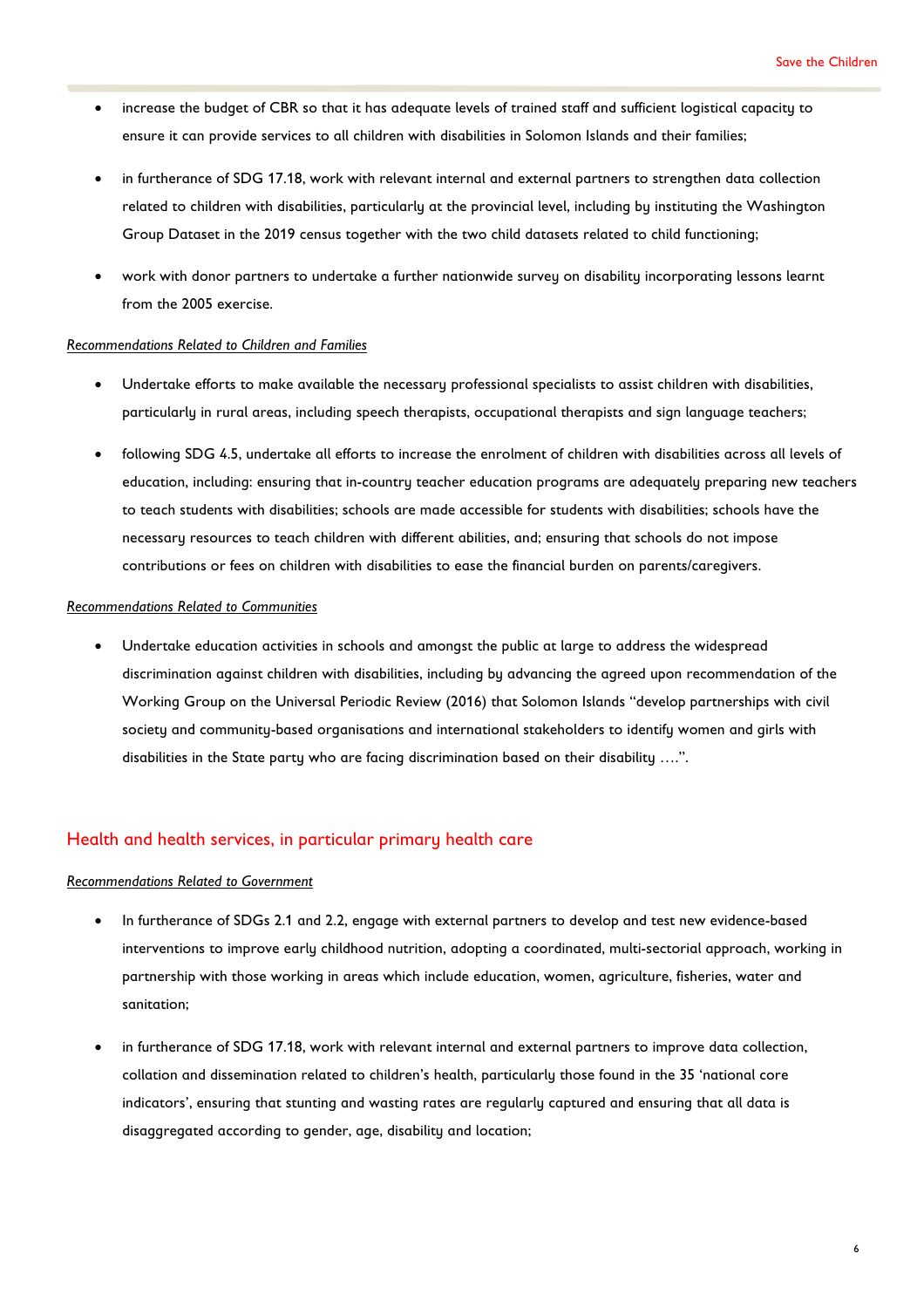- work with relevant internal and external parties to allocate the necessary resources to commence the iterative process of rehabilitating health facilities across the country, paying attention to the quality of facilities available for women to give birth and ensuring that up-to-date data around the physical condition of health facilities and equipment is routinely collected and shared;
- continue to improve the pharmaceutical supply chain to ensure essential child medicines do not run out across the countru.

#### *Recommendations Related to Communities*

- In furtherance of SDG 2.2, address the severe rates of childhood stunting and wasting by ensuring the appropriate human technical and financial support to the MHMS, in particular the Health Promotion Department, so it can undertake regular, nationwide efforts to raise awareness around childhood nutrition, including activities which address infant feeding practices and target hard to reach populations and those minority groups which are known to be particularly susceptible to these conditions
- undertake efforts to address childhood diarrhoea by ensuring the appropriate human technical and financial support to the MHMS, in particular the Health Promotion Department, so it can undertake regular, nationwide efforts to raise awareness around the prevention and treatment of childhood diarrhea, focussing particularly on imparting messages around the importance of correctly disposing of excrement;
- further compliance with SDGs 6.1 and 6.2 related to safe drinker water and sanitation, by working with relevant external and internal partners, including communities, to ensure appropriate levels of support, funding and technical assistance for the construction of toilets and clean drinking water sources, especially in rural areas and at government-run schools and health facilities.

## Measures to protect children from substance abuse

#### *Recommendations Related to Government*

• in accordance with SDG 3.5 related to preventing substance abuse, with external and internal assistance, and drawing on regional and international experience and past experience of such programs in Solomon Islands, implement evidence-based, targeted, cross-sectorial, long-term responses to address alcohol and cannabis use amongst children, being aware that different responses are likely to be required in different locations, amongst different age groups, and for boys and girls.

### *Recommendation related to Children and Families*

• In accordance with SDG 3.5 related to treating substance abuse, introduce support services for children who have substance abuse problems to assist them with addressing their addiction as well as the societal and health-related consequences of their substance use.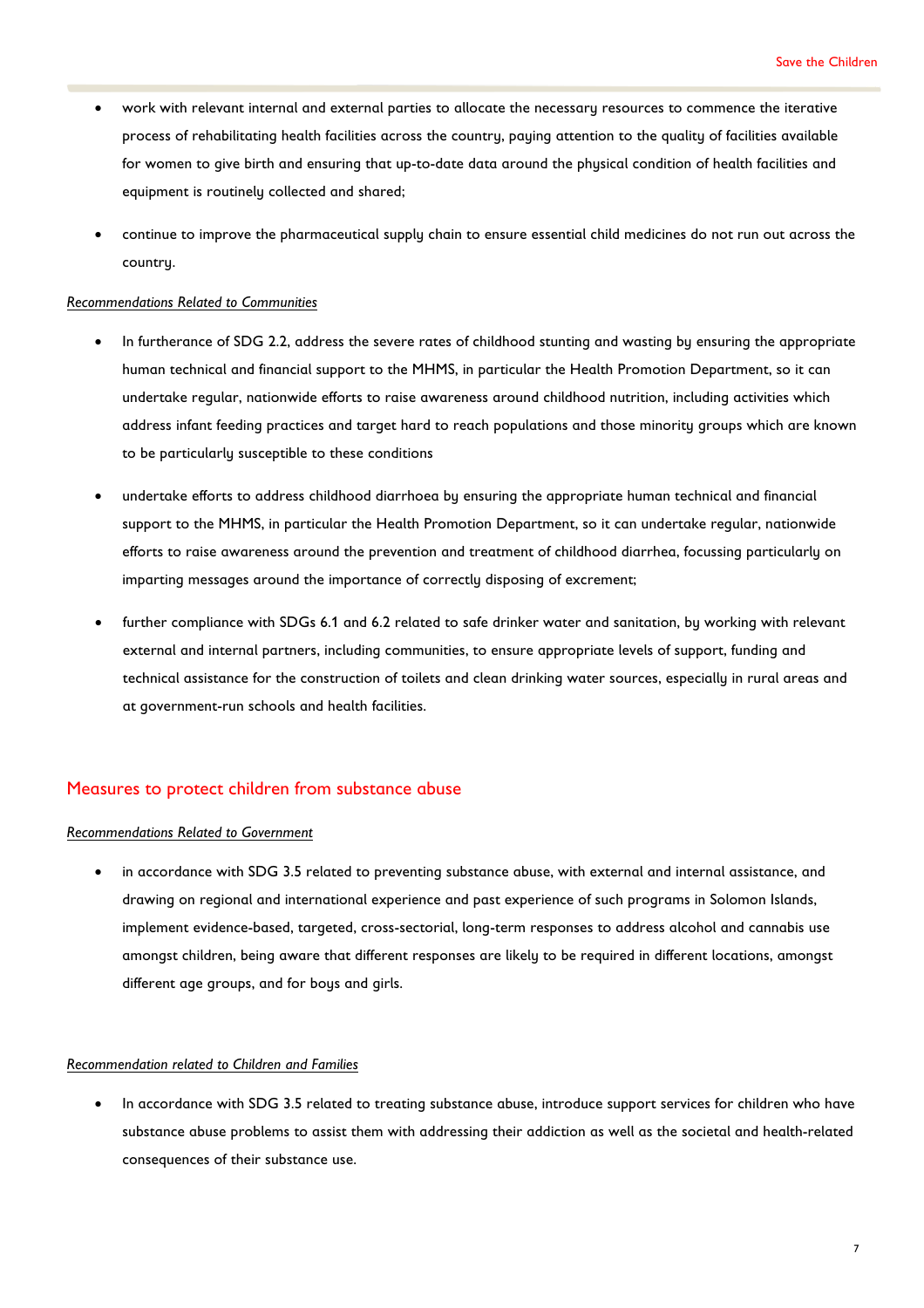#### *Recommendation related to Communities*

• Ensure that parents, caregivers and communities play a key role in any responses devised to address alcohol and cannabis consumption, production and distribution.

## **Cluster 8: Education, Leisure and Cultural Activities**

#### Right to education, including vocational training and guidance

- In furtherance of SDG 4.1 relating to free, equitable primary and secondary education for all boys and girls, regulate the imposition of contributions for grade 1 to year 9 to ensure they are equitable and non-payment does not lead to the exclusion of children from school or the prevention of children from sitting exams;
- ensure that all key education-related expenses are monitored and controlled, including by introducing the provisions contained in the draft *Education Bill* (September 2017) which enable the Minister to regulate the fees that may be charged for materials and services provided to students, and acting upon the recommendations of the Special Select Committee on short bus routes in Honiara;
- in furtherance of SDG 4.1, institute compulsory education for primary school as soon as possible, ensuring consideration is given to the difficulties many parents face with school-related expenses;
- in furtherance of SDG 4.2 related to access to early childhood development, care and pre-primary education, resolve the current position of ECE bu determining which ECE model is appropriate for Solomon Islands, ensuring that any new model is based on evidence, the advice of experts, and is cognisant of the key obstacle which many children presently face in attending ECE;
- in accordance with the recommendations of the Committee on the Right of the Child in its Concluding Observations to Solomon Islands initial state report and the Solomon Islands' 'Education White Paper' (2015), establish ages for admission to, and completion of, primary education;
- revisit the recommendations of the 2011 Auditor General's report related to teacher absenteeism and seek to adopt a holistic, iterative, evidence-based approach towards addressing absenteeism which does not rely solely on "stronger controls and supervision" by staff of the MEHRD;
- undertake new nationwide research on student absenteeism, including rates of absenteeism and reasons for absenteeism, seeking to assess trends since the 2011 'Barriers to Education' study, and, on the basis of findings, assess where interventions to address absenteeism might be most appropriately directed;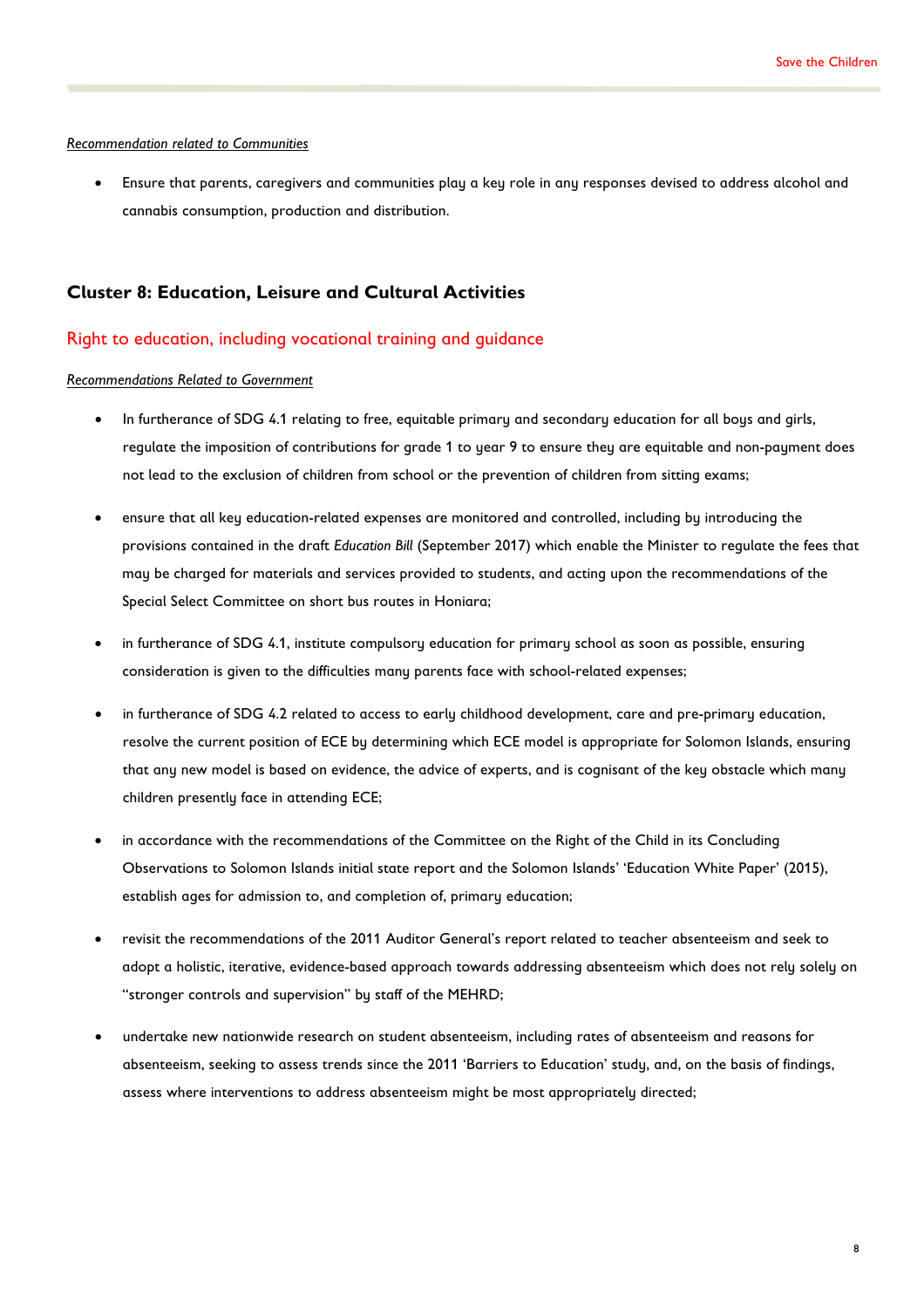- in accordance with SDG 4.c calling for a substantial increase in the supply of qualified teachers, review the current training provided to existing teachers and ensure that a flexible, contextually-relevant model is established and funded;
- undertake a comprehensive independent audit on exam paper leakage, including an assessment of whether exam paper printing should be outsourced to private printing companies, and act on the recommendations made.

#### *Recommendations Related to Children and Families*

- Undertake nationwide efforts to raise awareness amongst parents about the importance of ECE, including what ECE is and why ECE is critical to a child's social and educational development;
- in accordance with the recommendations of the 'Committee on the Elimination of Discrimination against Women' in its Concluding Observations to 'Solomon Islands' Combined Initial to Third Periodic Report' under the 'Convention on the Elimination of Discrimination against Women', ensure that girls are not expelled from school because they are pregnant and strengthen efforts to retain all girls in school, including pregnant girls and young mothers.

## Cultural rights of children belonging to indigenous and minority groups

#### *Recommendations Related to Government*

- Ensure that government vernacular education polices are implemented having regard to the differences between rural and urban locations and sufficient resources are dedicated for teacher training and the updating of learning materials, including free and online training through provision of internet access in key locations;
- monitor the implementation of government vernacular education policies to gauge their effectiveness in relation to learning outcomes.
- awareness activities which detail the limitations of school grants and reinforce the importance of voluntary community contributions to the functioning of the education system.

## **Cluster 9: Special Protection Measures**

Administration of juvenile justice, the existence of specialised and separate courts and the applicable minimum age of criminal responsibility